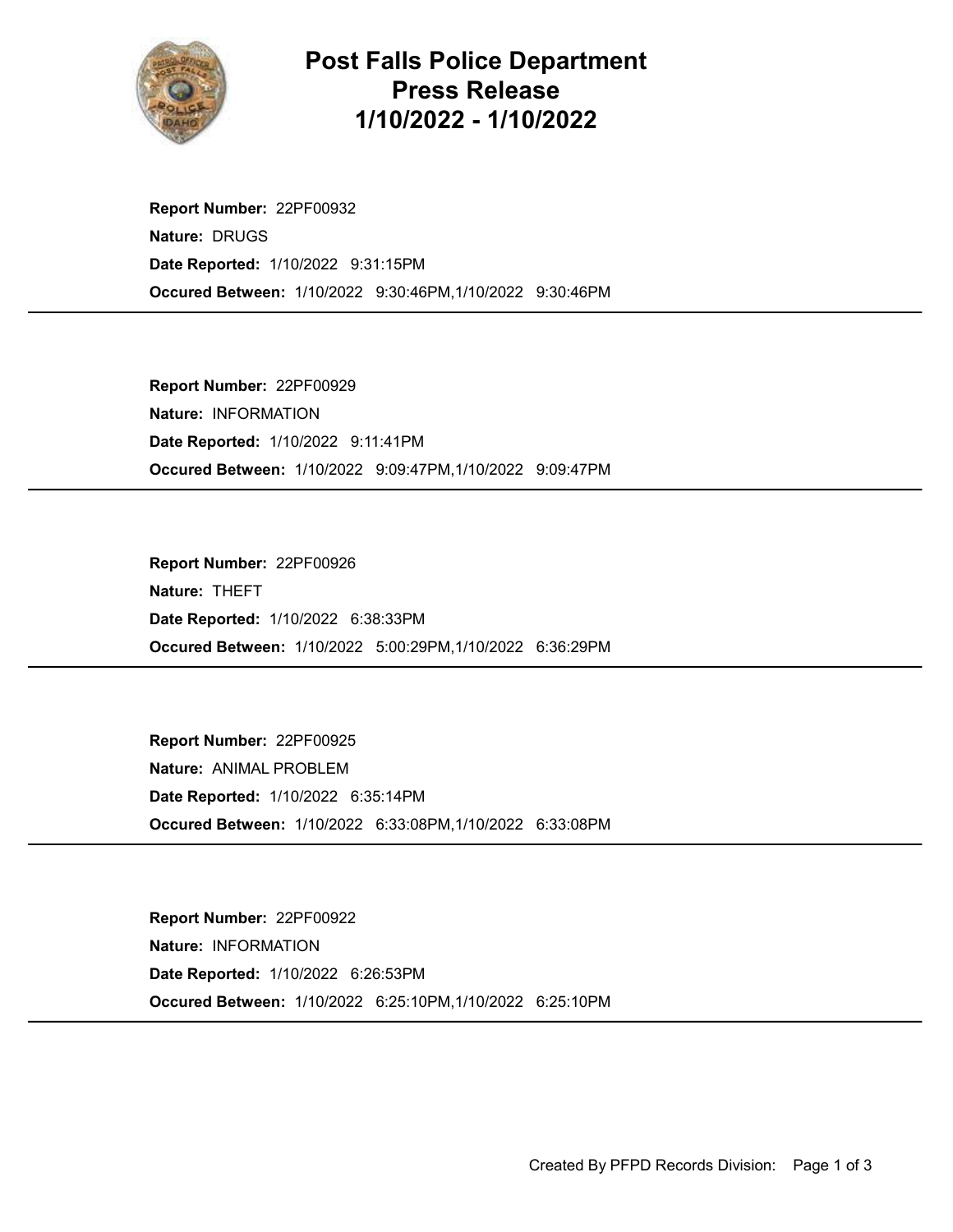Occured Between: 1/10/2022 5:30:00AM,1/10/2022 4:00:00PM Report Number: 22PF00921 Nature: THEFT Date Reported: 1/10/2022 6:26:25PM

Occured Between: 1/10/2022 5:57:28PM,1/10/2022 5:57:28PM Report Number: 22PF00916 Nature: ANIMAL CONTAIN Date Reported: 1/10/2022 5:58:30PM

Occured Between: 1/10/2022 3:17:35PM,1/10/2022 3:17:35PM Report Number: 22PF00902 Nature: ACCIDENT UNK Date Reported: 1/10/2022 3:18:22PM

Occured Between: 12/23/2021 4:00:00PM,1/10/2022 1:40:50PM Report Number: 22PF00894 Nature: BURGLARY AUTO Date Reported: 1/10/2022 1:43:07PM

Occured Between: 1/10/2022 1:07:43PM,1/10/2022 1:07:43PM Report Number: 22PF00890 Nature: ACCIDENT PD Date Reported: 1/10/2022 1:09:07PM

Occured Between: 1/10/2022 12:28:41PM,1/10/2022 12:28:49PM Report Number: 22PF00886 Nature: DEAD BODY Date Reported: 1/10/2022 12:29:20PM